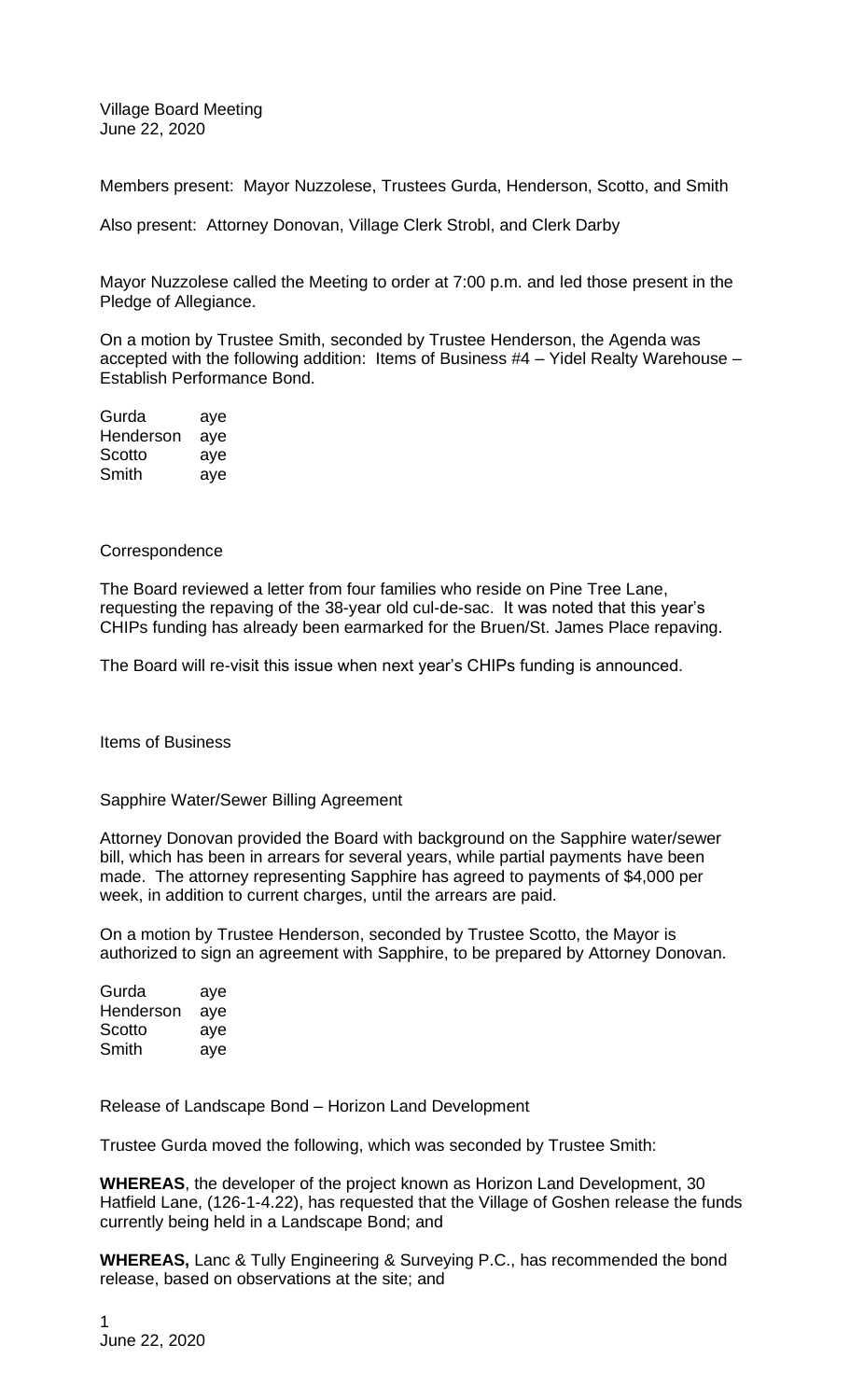**WHEREAS**, Lanc & Tully Engineering & Surveying P.C., has recommended that the Landscape Bond of \$8,500.00 be released, subject to payment of any outstanding fees or invoices that the Village may have or any other Village non-engineering issues;

## **NOW, THEREFORE, IT IS HEREBY:**

**RESOLVED THAT**, the Village Board of the Village of Goshen hereby determines that the Landscape Bond be released, subject to payment of any outstanding fees or invoices that the Village may have or any other Village non-engineering issues.

| Gurda     | aye |
|-----------|-----|
| Henderson | aye |
| Scotto    | aye |
| Smith     | aye |

Yidel Realty Warehouse – Establish Performance Bond

Trustee Gurda moved the following, which was seconded by Trustee Henderson:

**WHEREAS,** the Planning Board of the Village of Goshen has established conditions in connection with the construction of public improvements as depicted on the tax map known as Yidel Realty Warehouse, (109-7-1.22); and

**WHEREAS,** the applicant is required to establish and maintain a performance bond in the amount of \$25,000.00, as recommended by Jim Farr, PE, who is acting as special engineer to the Planning Board for this application;

## **NOW, THEREFORE,** it is hereby

**RESOLVED,** that the Village Board of the Village of Goshen hereby declares that the applicant be required to establish and maintain, with the Village, a performance bond in the form of cash or irrevocable letter of credit, in a form satisfactory to the Village Attorney, in the amount of \$25,000.00.

| Gurda     | aye |
|-----------|-----|
| Henderson | aye |
| Scotto    | aye |
| Smith     | aye |

## Mayor/Trustee Comments

Trustee Scotto explained the status of the Bruen Place/St. James Place watermain replacement project. The contractor will be milling the streets on June  $26<sup>th</sup>$ , and the DPW will be re-installing the curbs the following week. The paving is scheduled to begin on July 6<sup>th</sup>.

Trustee Gurda noted that the DPW had set up traffic protection and picnic tables for outdoor dining behind the Police station. He also stated that the date for bulk pick-up week will be announced soon.

Mayor Nuzzolese spoke about the outdoor dining area which was established after several restaurant owners requested space. He expressed thanks to the DPW for working on the set-up.